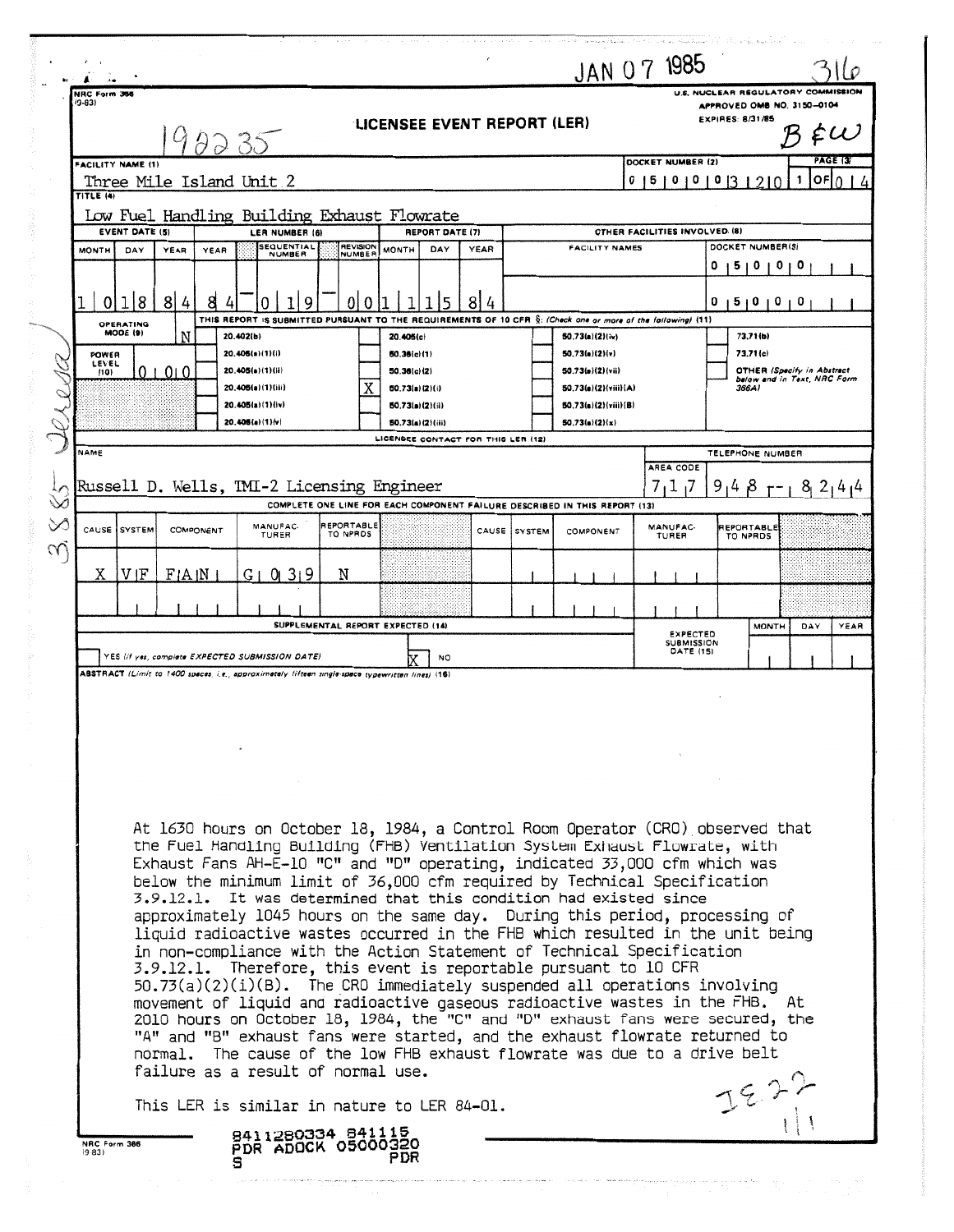| U.S. NUCLEAR REGULATORY COMMISSION<br>NRC Form 366A<br>$(9-83)$<br>LICENSEE EVENT REPORT (LER) TEXT CONTINUATION<br>APPROVED OMB NO. 3150-0104<br><b>EXPIRES: 8/31/85</b><br><b>FACILITY NAME (1)</b><br>DOCKET NUMBER (2)<br><b>PAGE (3)</b><br>LER NUMBER (6) |                     |                                                                                                                                                                                                                                                                                                                                                                                                                                                                                                                                                                                                                                                                                                                                                                                                                                                                                                  |                                     |                           |                  |  |
|-----------------------------------------------------------------------------------------------------------------------------------------------------------------------------------------------------------------------------------------------------------------|---------------------|--------------------------------------------------------------------------------------------------------------------------------------------------------------------------------------------------------------------------------------------------------------------------------------------------------------------------------------------------------------------------------------------------------------------------------------------------------------------------------------------------------------------------------------------------------------------------------------------------------------------------------------------------------------------------------------------------------------------------------------------------------------------------------------------------------------------------------------------------------------------------------------------------|-------------------------------------|---------------------------|------------------|--|
|                                                                                                                                                                                                                                                                 |                     |                                                                                                                                                                                                                                                                                                                                                                                                                                                                                                                                                                                                                                                                                                                                                                                                                                                                                                  |                                     |                           |                  |  |
|                                                                                                                                                                                                                                                                 |                     |                                                                                                                                                                                                                                                                                                                                                                                                                                                                                                                                                                                                                                                                                                                                                                                                                                                                                                  | <b>SEQUENTIAL</b><br>YEAR<br>NUMBER | <b>REVISION</b><br>NUMBER |                  |  |
| Three Mile Island Unit 2                                                                                                                                                                                                                                        |                     | 0   5   0   0   0   3   2   0   8   4                                                                                                                                                                                                                                                                                                                                                                                                                                                                                                                                                                                                                                                                                                                                                                                                                                                            | 01119                               | 0 0                       | $012$ $0F$ $014$ |  |
| TEXT (If more space is required, use additional NRC Form 366A's) (17)                                                                                                                                                                                           |                     |                                                                                                                                                                                                                                                                                                                                                                                                                                                                                                                                                                                                                                                                                                                                                                                                                                                                                                  |                                     |                           |                  |  |
| 1.                                                                                                                                                                                                                                                              |                     | PLANT OPERATING CONDITIONS BEFORE THE EVENT                                                                                                                                                                                                                                                                                                                                                                                                                                                                                                                                                                                                                                                                                                                                                                                                                                                      |                                     |                           |                  |  |
|                                                                                                                                                                                                                                                                 | System or the core. | The TMI-2 facility is in a long-term cold shutdown state.<br>reactor decay heat is being removed via loss to ambient.<br>Throughout this event there was no effect on the Reactor Coolant                                                                                                                                                                                                                                                                                                                                                                                                                                                                                                                                                                                                                                                                                                        |                                     |                           | <b>The</b>       |  |
| II.                                                                                                                                                                                                                                                             | N/A                 | STATUS OF STRUCTURES, COMPONENTS, OR SYSTEMS THAT WERE INOPERABLE<br>AT THE START OF THE EVENT AND THAT CONTRIBUTED TO THE EVENT                                                                                                                                                                                                                                                                                                                                                                                                                                                                                                                                                                                                                                                                                                                                                                 |                                     |                           |                  |  |
| III.                                                                                                                                                                                                                                                            | EVENT DESCRIPTION   |                                                                                                                                                                                                                                                                                                                                                                                                                                                                                                                                                                                                                                                                                                                                                                                                                                                                                                  |                                     |                           |                  |  |
|                                                                                                                                                                                                                                                                 |                     | At 1630 hours on October 18, 1984, as required by the shift<br>turnover, a Control Room Operator (CRO) observed that the Fuel<br>Handling Building (FHB) Ventilation System Exhaust Flowrate (IEEE<br>Code - VF), with Exhaust Fans AH-E-10 C and D operating, indicated<br>33,000 cfm which is less than the minimum flowrate of 36,000 cfm<br>required by Technical Specification 3.9.12.1. A review of the<br>associated flowchart recorder revealed that the condition had<br>existed since approximately 1045 hours on the same day at which<br>time the FHB exhaust flowrate decreased from approximately 37,500<br>cfm to 33,000 cfm. During this period, two (2) radioactive liquid<br>movements in the FHB occurred. These movements included the<br>elution process from Makeup Demineralizer 1B to Neutralizer Tank<br>WDL-T-8A and recirculation of the Neutralizer Tank. The latter |                                     |                           |                  |  |

WDL-T-8A and recirculation of the Neutralizer Tank. The latter movement was in progress at the time the CRU discovered the event. The CRO immediately suspended all operations involving movement of liquid and gaseous radioactive wastes and initiated an investigation to determine the cause of the event. However, the Action Statement of Technical Specification 3.9.12.1 requires that with the FHB Exhaust System inoperable due to flow requirements, either restore the flow to acceptable limits within four (4) hours or immediately suspend all operations involving movements of liquid and gaseous radioactive wastes in the FHB. Since the above requirements weere not complied with, this event is reportable pursuant to 10 CFR  $50.73(a)(2)(i)(B)$ .

Initial troubleshooting was unable to determine the cause of the low FHB exhaust flowrate. Therefore at 2010 hours on October 18, 1984, FHB Exhaust Fans AH-E-10 "C" and "D" were secured, FHB Exhaust Fans AH-E-10 "A" and "B" were started, and the FHB exhaust flowrate was returned to normal.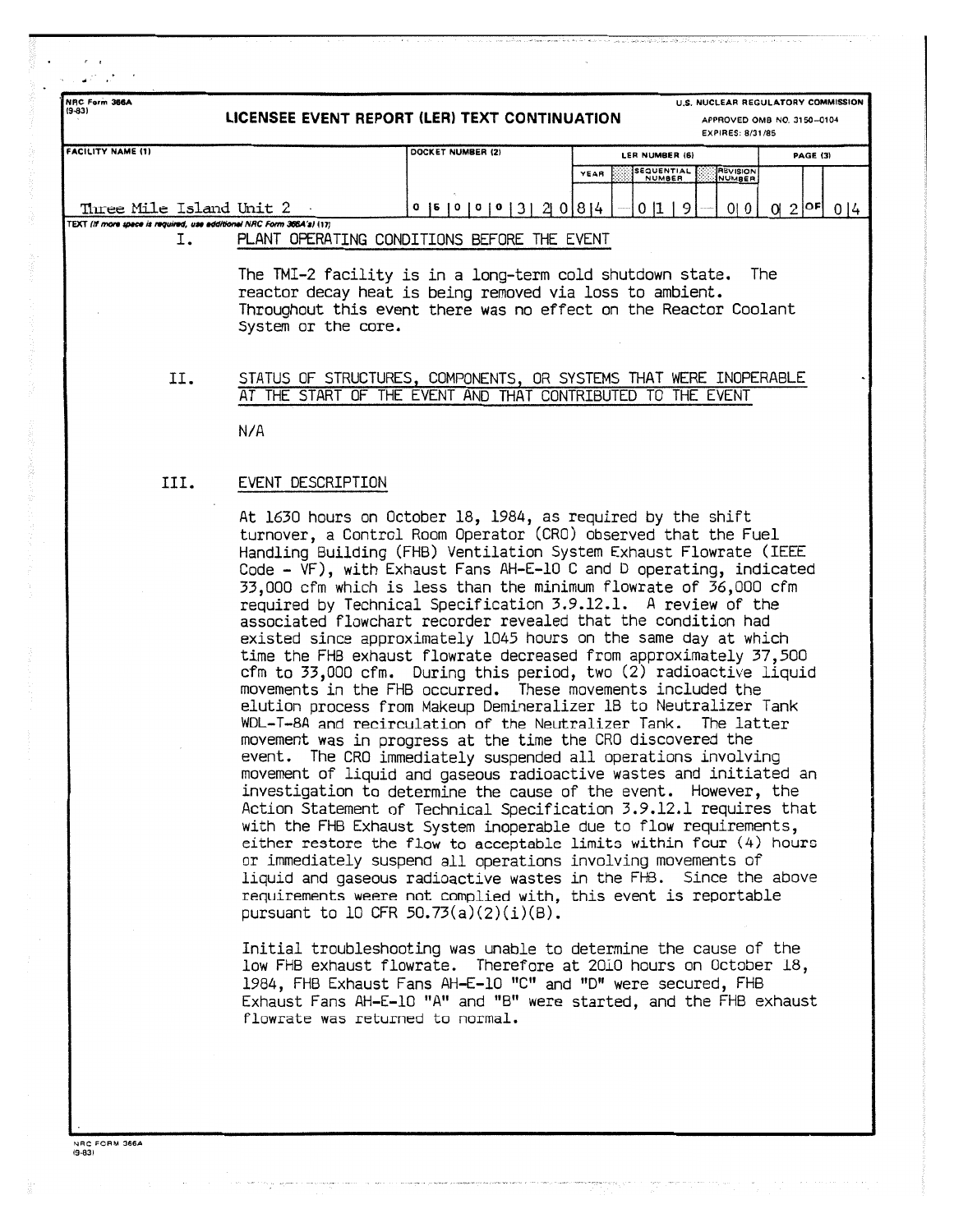| NRC Form 366A<br>(9.83)                                                |                              | LICENSEE EVENT REPORT (LER) TEXT CONTINUATION                                                                                                                                                                                                                                                                                                                                                                                                                                                                                                                                                                                                                                                                                                                                                                                                                                                                                                                                                                                                 |                              | U.S. NUCLEAR REGULATORY COMMISSION<br>APPROVED OMB NO. 3150-0104<br>EXPIRES 8/31/85 |               |
|------------------------------------------------------------------------|------------------------------|-----------------------------------------------------------------------------------------------------------------------------------------------------------------------------------------------------------------------------------------------------------------------------------------------------------------------------------------------------------------------------------------------------------------------------------------------------------------------------------------------------------------------------------------------------------------------------------------------------------------------------------------------------------------------------------------------------------------------------------------------------------------------------------------------------------------------------------------------------------------------------------------------------------------------------------------------------------------------------------------------------------------------------------------------|------------------------------|-------------------------------------------------------------------------------------|---------------|
| <b>FACILITY NAME (1)</b>                                               |                              | DOCKET NUMBER (2)                                                                                                                                                                                                                                                                                                                                                                                                                                                                                                                                                                                                                                                                                                                                                                                                                                                                                                                                                                                                                             | LER NUMBER (8)               | PAGE (3)                                                                            |               |
|                                                                        |                              |                                                                                                                                                                                                                                                                                                                                                                                                                                                                                                                                                                                                                                                                                                                                                                                                                                                                                                                                                                                                                                               | SEQUENTIAL<br>YEAR<br>NUMBER | <b>REVISION</b><br>NUMBER                                                           |               |
| Three Mile Island Unit 2                                               |                              | 0  5  0  0  0  3  2  0                                                                                                                                                                                                                                                                                                                                                                                                                                                                                                                                                                                                                                                                                                                                                                                                                                                                                                                                                                                                                        | 0119<br>8 4                  | $0   0   0   3  $ <sup>OF</sup> $  0$                                               | $\frac{1}{4}$ |
| TEXT (If more space is required, use additional NRC Form 366.4's) (17) |                              |                                                                                                                                                                                                                                                                                                                                                                                                                                                                                                                                                                                                                                                                                                                                                                                                                                                                                                                                                                                                                                               |                              |                                                                                     |               |
| IV.                                                                    | ROOT CAUSE OF THE EVENT      |                                                                                                                                                                                                                                                                                                                                                                                                                                                                                                                                                                                                                                                                                                                                                                                                                                                                                                                                                                                                                                               |                              |                                                                                     |               |
|                                                                        | the "low-flow" alarm.        | A subsequent investigation by plant maintenance determined that<br>the root cause of the low FHB exhaust flowrate was due to a<br>failure of the drive belts on the FHB Exhaust "D" fan. The cause<br>of the belt failures was apparently due to normal use and wear<br>since the belt failure could not be attributed to any mechanical<br>deficiencies. A contributing cause of this event was that the low<br>$FHB$ exhaust flowrate was not detected until after the four $(4)$<br>hour timeclock allowed by the Technical Specification had<br>expired. This was due to the fact that the exhaust flowrates for<br>the Auxiliary and Fuel Handling Buildings were recorded only once<br>per shift (i.e., every eight hours). The Auxiliary and Fuel<br>Handling Building Exhaust Systems have "low-flow" alarms which are<br>designed to trip the exhaust fans if a sufficient flowrate is not<br>obtained during startup. However, in this event, the decrease in<br>the FHB exhaust flow was not of a sufficient magnitude to activate |                              |                                                                                     |               |
| ٧.                                                                     | CORRECTIVE ACTIONS PLANNED   |                                                                                                                                                                                                                                                                                                                                                                                                                                                                                                                                                                                                                                                                                                                                                                                                                                                                                                                                                                                                                                               |                              |                                                                                     |               |
|                                                                        | the Technical Specification. | Processing of liquid and gaseous radioactive wastes were<br>immediately suspended upon detecting that the FHB exhaust flowrate<br>was below the acceptable limits. At 2010 hours on October 18,<br>1984, the "C" and "D" FHB Exhaust Fans were secured, the "A" and<br>"B" Exhaust Fans were started, and the FHB exahust flowrate was<br>returned to normal. Following replacement of the drive belts, the<br>"D" fan was returned to service on November 8, 1984. In order to<br>prevent similar occurrences of the above event, the monitoring<br>frequency of the Auxiliary and Fuel Handling Building exhaust<br>flowrates has been increased to once every four (4) hours. This<br>corrective action will ensure that similar events will be detected<br>and compliance achieved with the Action Statement requirements of                                                                                                                                                                                                              |                              |                                                                                     |               |
| VI.                                                                    | COMPONENT FAILURE DATA       |                                                                                                                                                                                                                                                                                                                                                                                                                                                                                                                                                                                                                                                                                                                                                                                                                                                                                                                                                                                                                                               |                              |                                                                                     |               |
|                                                                        |                              | Drive belts for FHB Exhaust Fan AH-E-10 D<br>Manufacturer - Gates Rubber Company                                                                                                                                                                                                                                                                                                                                                                                                                                                                                                                                                                                                                                                                                                                                                                                                                                                                                                                                                              |                              |                                                                                     |               |
| VII.                                                                   |                              | AUTOMATIC OR MANUALLY INITIATED SAFETY SYSTEM RESPONSES                                                                                                                                                                                                                                                                                                                                                                                                                                                                                                                                                                                                                                                                                                                                                                                                                                                                                                                                                                                       |                              |                                                                                     |               |
|                                                                        | N/A                          |                                                                                                                                                                                                                                                                                                                                                                                                                                                                                                                                                                                                                                                                                                                                                                                                                                                                                                                                                                                                                                               |                              |                                                                                     |               |
|                                                                        |                              |                                                                                                                                                                                                                                                                                                                                                                                                                                                                                                                                                                                                                                                                                                                                                                                                                                                                                                                                                                                                                                               |                              |                                                                                     |               |
|                                                                        |                              |                                                                                                                                                                                                                                                                                                                                                                                                                                                                                                                                                                                                                                                                                                                                                                                                                                                                                                                                                                                                                                               |                              |                                                                                     |               |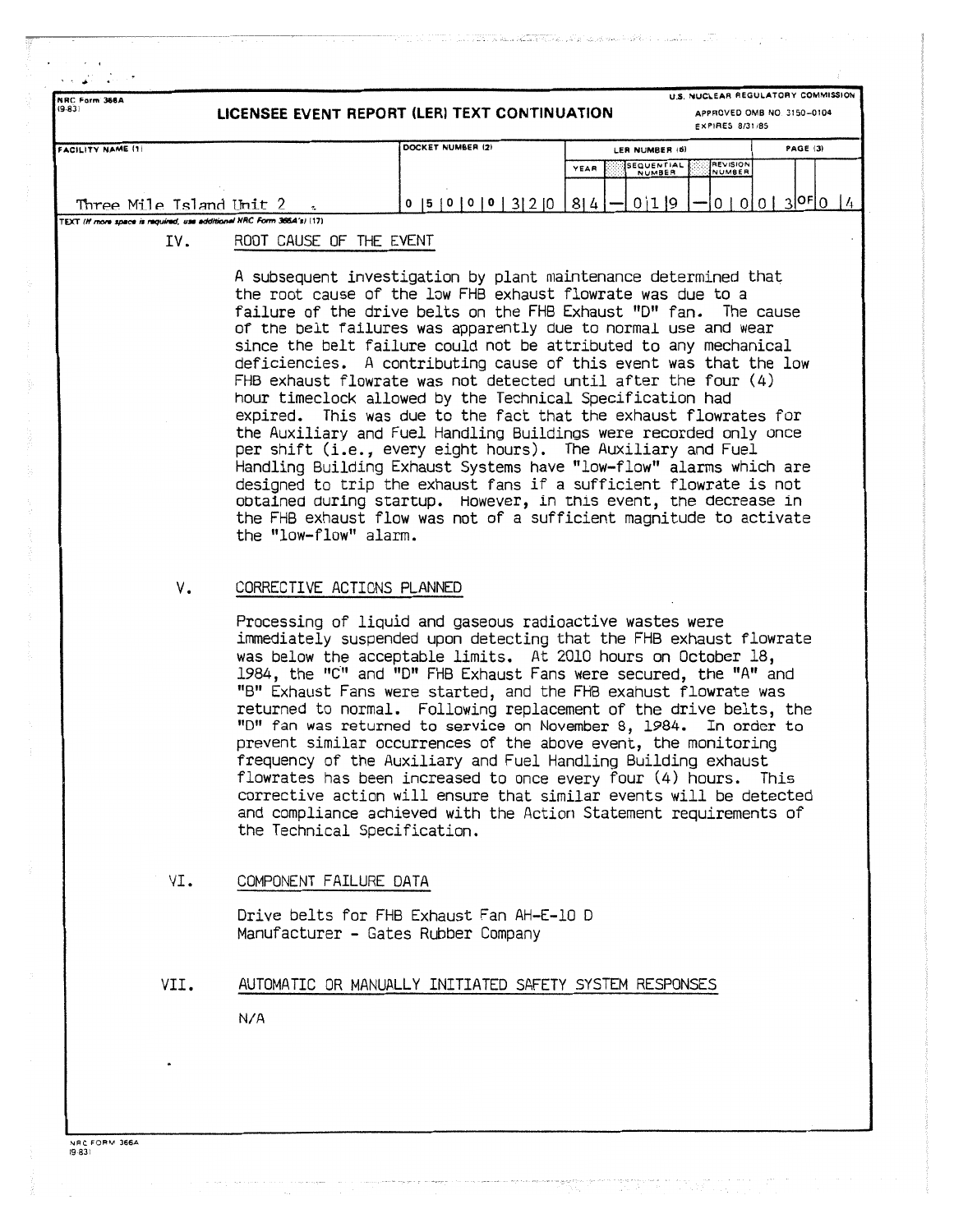| NRC Form 366A<br>(9.83)  |                          | U.S. NUCLEAR REGULATORY COMMISSION<br>LICENSEE EVENT REPORT (LER) TEXT CONTINUATION<br>APPROVED OMB NO. 3150-0104<br><b>EXPIRES: 8/31/85</b> |                                                                                                                                                                                                                                                                                                                                                                                                       |                                                |                                       |  |
|--------------------------|--------------------------|----------------------------------------------------------------------------------------------------------------------------------------------|-------------------------------------------------------------------------------------------------------------------------------------------------------------------------------------------------------------------------------------------------------------------------------------------------------------------------------------------------------------------------------------------------------|------------------------------------------------|---------------------------------------|--|
| <b>FACILITY NAME (1)</b> |                          |                                                                                                                                              | DOCKET NUMBER (2)                                                                                                                                                                                                                                                                                                                                                                                     | LER NUMBER (6)<br>SEQUENTIAL<br>NUMBER<br>YEAR | PAGE (3)<br><b>REVISION</b><br>NUMBER |  |
|                          | Three Mile Island Unit 2 | TEXT (If more space is required, use additional NRC Form 366A's) (17)                                                                        | $0$  5   0   0   0   3   2   0   8   4                                                                                                                                                                                                                                                                                                                                                                | 1 9<br>10                                      | $0^{1/1}$ $0^{5}$ 0<br>010            |  |
|                          | VIII.                    |                                                                                                                                              | ASSESSMENT OF THE SAFETY CONSEQUENCES AND IMPLICATIONS OF THE EVENT                                                                                                                                                                                                                                                                                                                                   |                                                |                                       |  |
|                          |                          | radiological processing.                                                                                                                     | The safety implications of the event were that processing of<br>liquid radioactive wastes occurred in the FHB while the exhaust<br>flowrate was below the acceptable limits. However, the Control<br>Room personnel would have been alerted to any potential<br>radiological releases by the various radiological monitors located<br>in the plant and, therefore, would have immediately secured the |                                                |                                       |  |
|                          |                          |                                                                                                                                              |                                                                                                                                                                                                                                                                                                                                                                                                       |                                                |                                       |  |
|                          |                          |                                                                                                                                              |                                                                                                                                                                                                                                                                                                                                                                                                       |                                                |                                       |  |
|                          |                          |                                                                                                                                              |                                                                                                                                                                                                                                                                                                                                                                                                       |                                                |                                       |  |
|                          |                          |                                                                                                                                              |                                                                                                                                                                                                                                                                                                                                                                                                       |                                                |                                       |  |
|                          |                          |                                                                                                                                              |                                                                                                                                                                                                                                                                                                                                                                                                       |                                                |                                       |  |
|                          |                          |                                                                                                                                              |                                                                                                                                                                                                                                                                                                                                                                                                       |                                                |                                       |  |
|                          |                          |                                                                                                                                              |                                                                                                                                                                                                                                                                                                                                                                                                       |                                                |                                       |  |
|                          | $\sim$                   |                                                                                                                                              |                                                                                                                                                                                                                                                                                                                                                                                                       | $\sim$ 10 $\mu$                                |                                       |  |
|                          |                          |                                                                                                                                              |                                                                                                                                                                                                                                                                                                                                                                                                       |                                                |                                       |  |
|                          |                          |                                                                                                                                              |                                                                                                                                                                                                                                                                                                                                                                                                       |                                                |                                       |  |
|                          |                          |                                                                                                                                              |                                                                                                                                                                                                                                                                                                                                                                                                       |                                                |                                       |  |
|                          |                          |                                                                                                                                              |                                                                                                                                                                                                                                                                                                                                                                                                       |                                                |                                       |  |
|                          |                          |                                                                                                                                              |                                                                                                                                                                                                                                                                                                                                                                                                       |                                                |                                       |  |
|                          |                          |                                                                                                                                              | $\sim$                                                                                                                                                                                                                                                                                                                                                                                                |                                                |                                       |  |
|                          |                          |                                                                                                                                              |                                                                                                                                                                                                                                                                                                                                                                                                       |                                                |                                       |  |

 $\label{eq:11} \begin{split} \mathcal{O}(\mathcal{O}^{\mathcal{O}(\mathcal{O}(\mathcal{O}(\mathcal{O}(\mathcal{O}(\mathcal{O}(\mathcal{O}(\mathcal{O})))\mathcal{O}(\mathcal{O}(\mathcal{O})))\mathcal{O}(\mathcal{O}(\mathcal{O})))\mathcal{O}(\mathcal{O}(\mathcal{O})))} \\ &\qquad \qquad \mathcal{O}(\mathcal{O}(\mathcal{O}(\mathcal{O}(\mathcal{O}(\mathcal{O})))\mathcal{O}(\mathcal{O}(\mathcal{O})))\mathcal{O}(\mathcal{O}(\mathcal{O}(\mathcal{O$